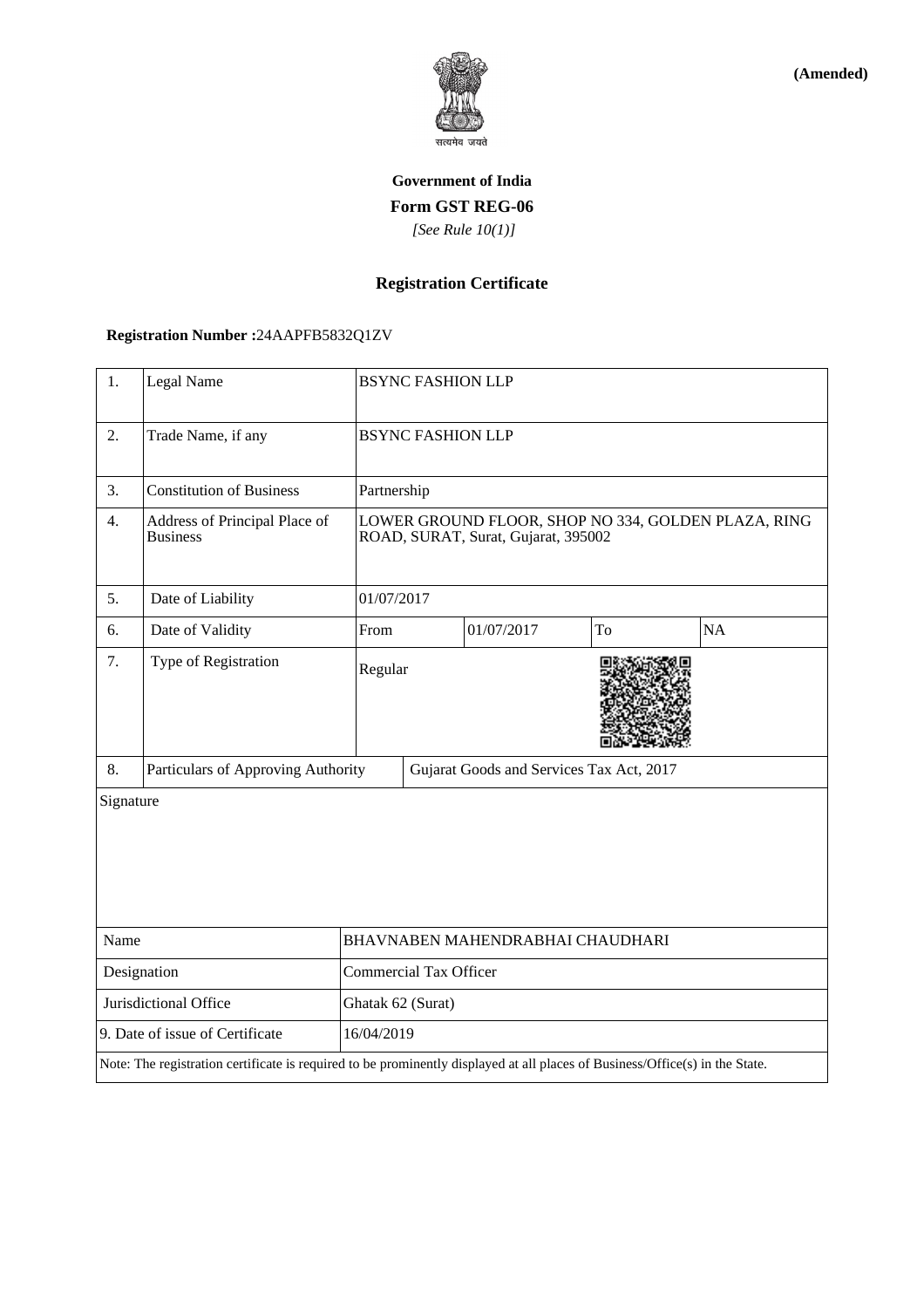

#### **Details of Additional Place of Business(s)**

| <b>GSTIN</b>       | 24AAPFB5832O1ZV          |
|--------------------|--------------------------|
| Legal Name         | <b>BSYNC FASHION LLP</b> |
| Trade Name, if any | <b>BSYNC FASHION LLP</b> |

Total Number of Additional Places of Business(s) in the State 0